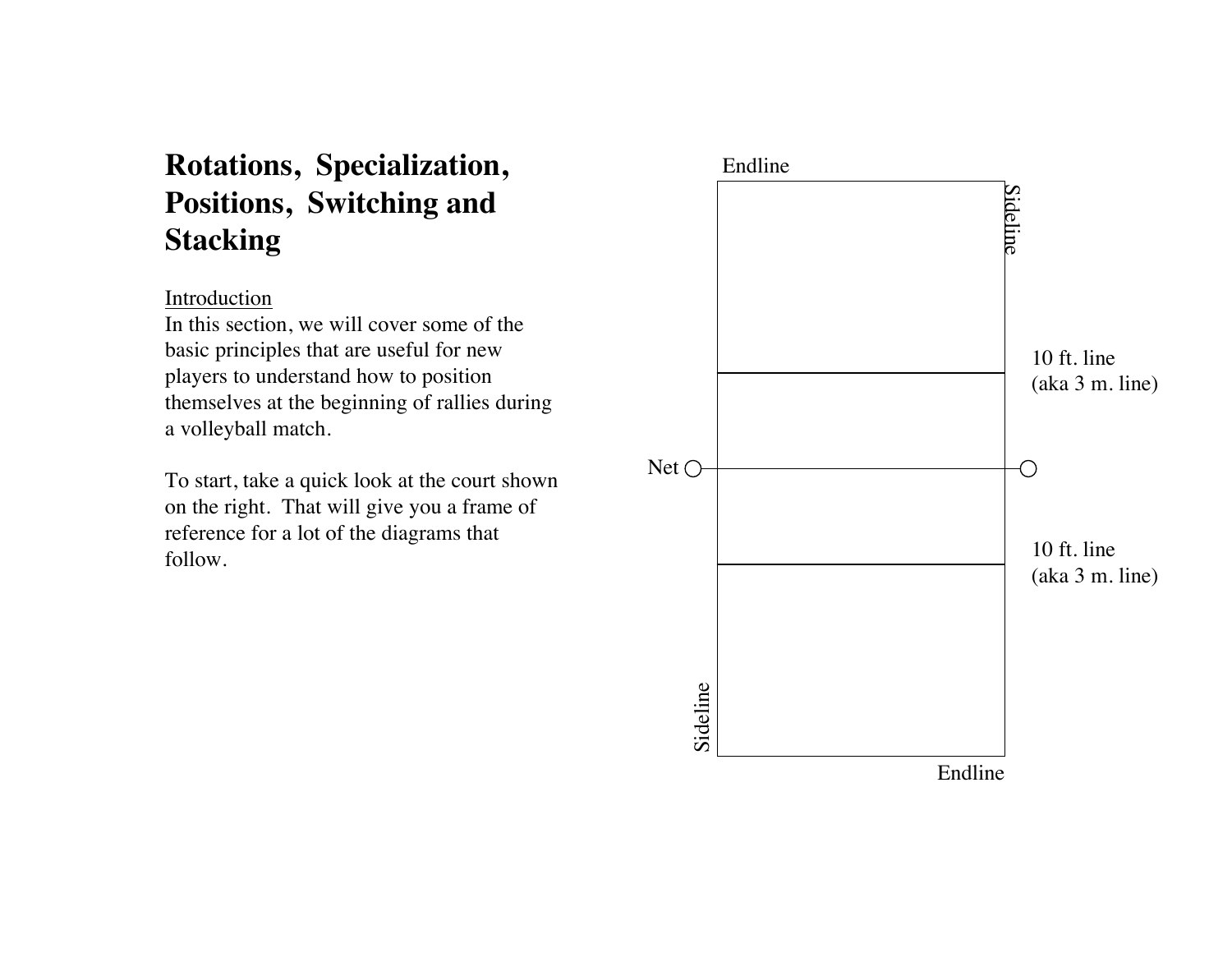## **Service Rotation**

Most people who have played any volleyball have been introduced to the idea of service rotation. There are six positions on the court (3 front row and 3 back row) and one of the positions is the designated server. Players rotate through each of these positions, serving when they rotate to the designated position.

Here you can see the court split into 6 equal parts - 3 front row players and 3 back row players. Position 1 is the server's position. When you rotate to that spot, it's your turn to serve. (Note: you can actually serve from anywhere behind the endline. You don't have to serve from that region of the court).

Players rotate "clockwise" through each of these positions. Another way to remember it is the player in 1 serves first, the player in 2 serves next, the player in 3 serves third, and so on.

The order of rotation is set at the beginning of the game and maintained throughout the game (excepting substitutions). You rotate after you win a point off of the opposing team's serve.

You can use this system to describe where you are in the service rotation. For instance, if you started the game as the server, you would be starting in position 1. The next time your team wins the serve, you rotate and you would now be in position 6 of the service rotation. You might not PLAY in this position during a point (as you'll see later). You might not even STAND in this physical location during the serve (as you'll also see later), but this is your position *in the service rotation*.

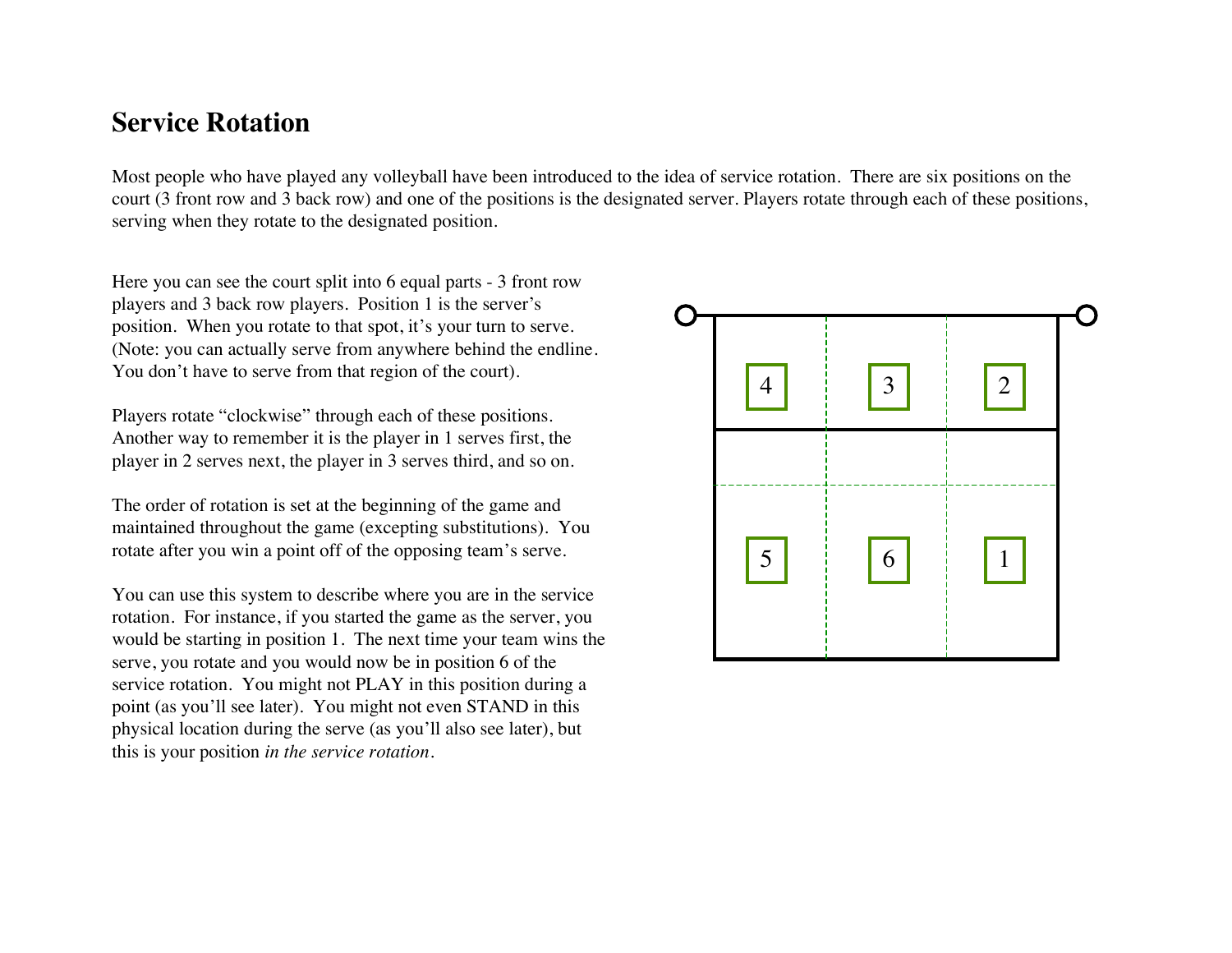# **Player Positions, Part I**

The numbering system used to describe where you are in the service rotation can also be used to describe where you are playing on the court during the play and not just during the serve.



So if you play the front row, middle position, you would play the "3". So if a person described herself as a "4", you could tell where she usually plays by matching it up to the position on the court. This method is less common for describing player positions, but is very commonly used to reference areas of the court (see below).

Another way to describe a player's position focuses on the actual physical position where the player is playing (left front, middle front, right front, left back, middle back, left back). Note the orientation assumes you are facing the net.



These descriptions are most commonly used when you want to target a region of the opponent's court. Reminder! These systems assume a frame of reference where you are facing the net. So as you face the net, position "1" on your side is right back. If you want to serve to the *opponent's* position "1", you have to serve the area your *opponents* would consider right back (as they face the net).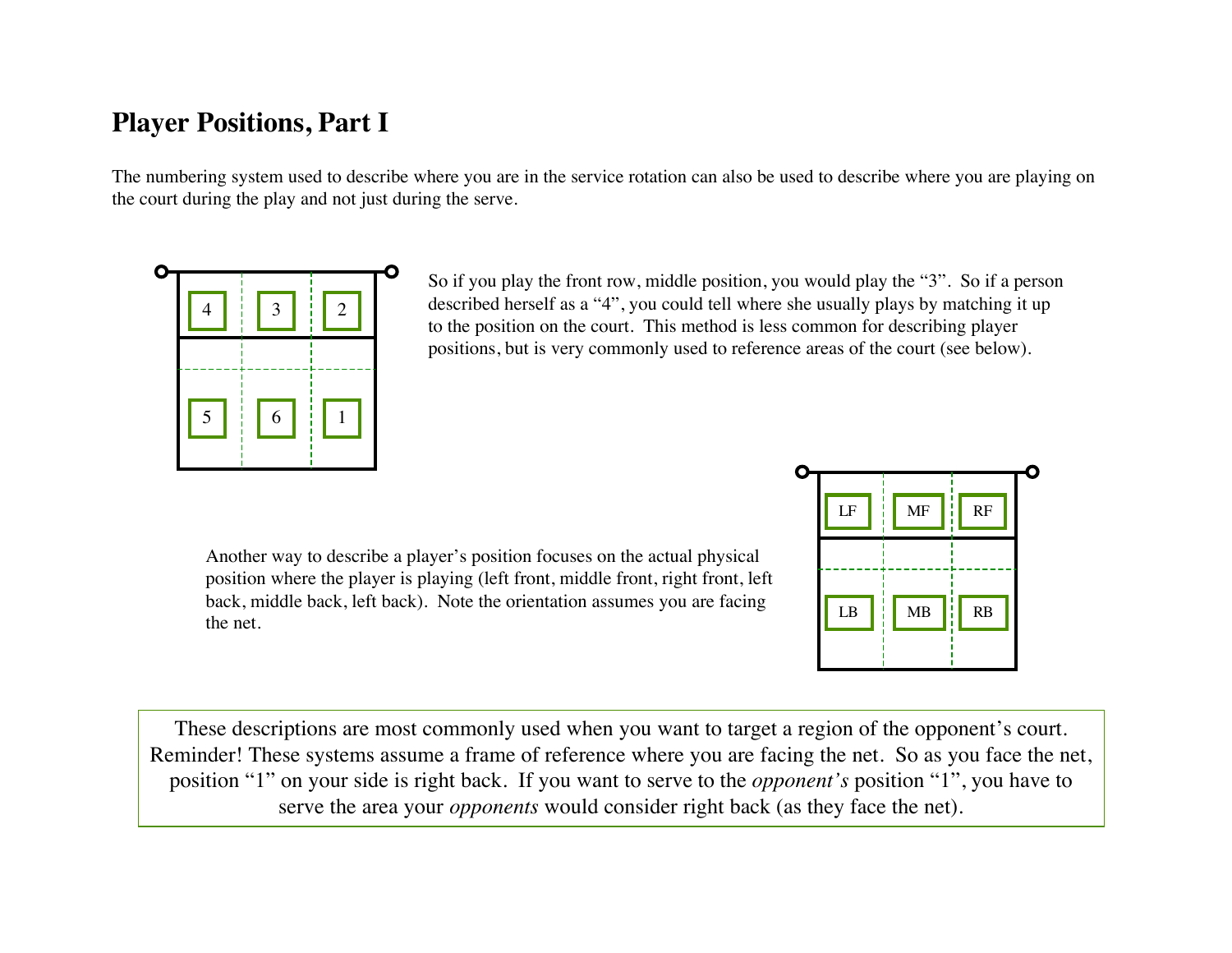# **Player Positions, Part II**

So you can describe where a player is in the service rotation using the numbering system described. You can use the same numbering system to describe where the player plays during the point or you can use a physical description of the player's location to describe where the player plays during the point.

Yet another way of describing where a player plays during the point is to describe the player's primary responsibilities. The name is by no means a complete job description!

### Setter

This player distributes the ball to various hitters, trying to set up high quality attacks. There is usually one setter on the court although some systems use two setters. We look for many different qualities in potential setters. Many people focus on a player's "hands" when thinking about good setters. That is, how pretty does the set look? Does it come out of the player's hands with no spin? While this is a factor, we look for at least three other characteristics in a setter. Does the player have good set placement (the ability to put the ball in the right place at the right height at the right tempo)? Does the player have enough speed or anticipation to get to many balls that are passed imperfectly? Finally, does the player have the ability to lead the team and get them to give her a little extra effort on the court?

### Outside hitter (also called left side)

This player is usually responsible for a majority of the hitting from the outside (left front) position. Often, this player is also one of the primary passers in serve receive. There are usually two outside hitters on the court. Leaping ability and power are two commonly considered characteristics for the outside hitter, but the outside hitter actually needs to have a balanced set of skills. She needs to be able to pass really well. She needs to be able to play quality defense. She needs to be able to score (as opposed to just hit hard).

## Middle blocker (sometimes called middle hitter)

This position is primarily responsible for blocking the opposing team's middle hitter and helping to block against the opposing team's left and hitters. At more advanced levels of play, the middle is also expected to provide a source of high percentage offense. There are usually two middle blockers. Height is always useful for a middle blocker, but she also needs to have a reasonable jump and good timing. She needs speed to cover the net from sideline to sideline, agility in order to maneuver around the court efficiently and a good sense of spatial relations so she can locate the ball and teammates while on the move.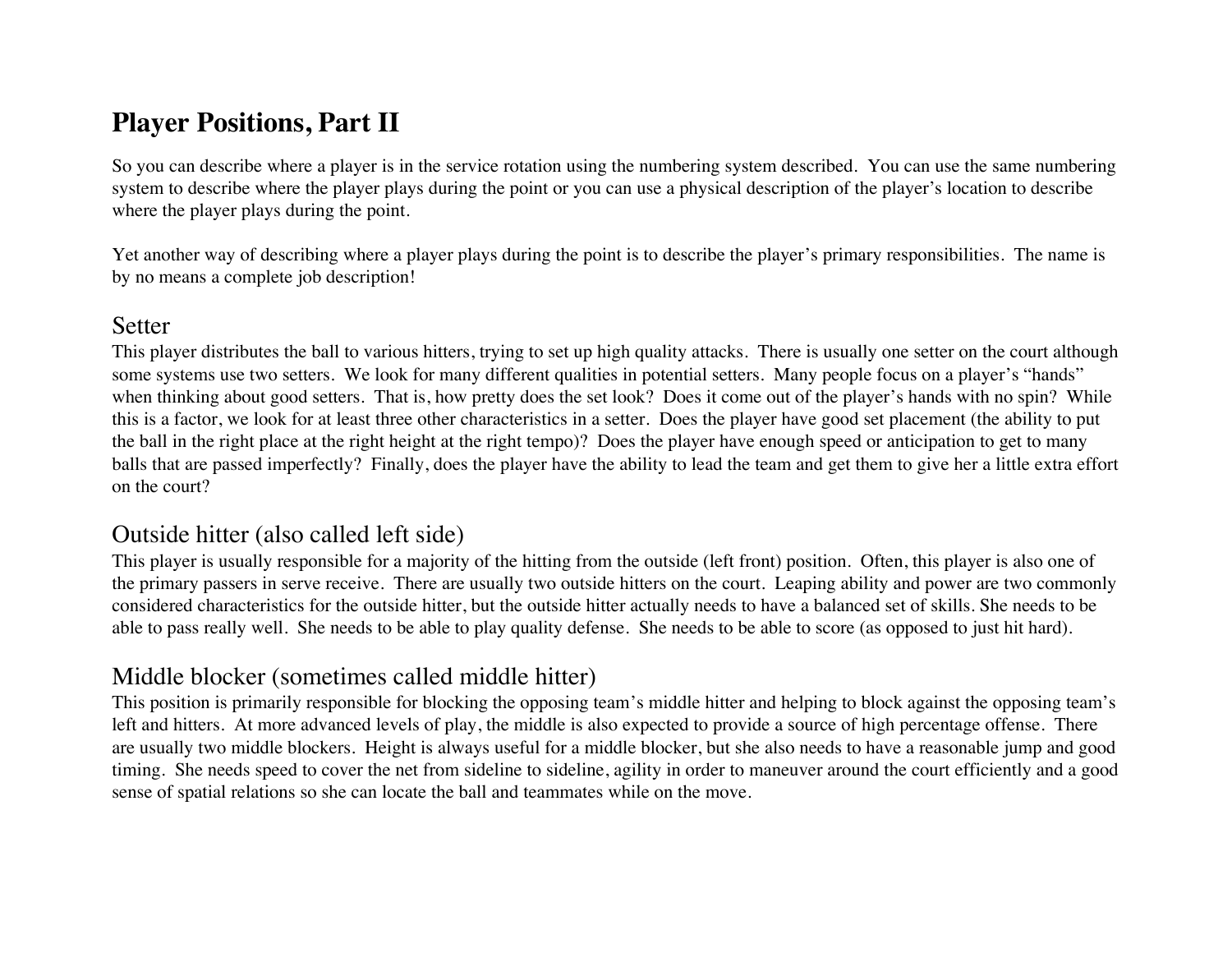# **Player Positions, Part II (continued)**

## Opposite (also called right side)

The opposite usually starts opposite the setter in the service rotation (hence the name). This position has different expectations based on the level of play, but typically, the opposite hits from right front, serves as the primary blocker against the opposing team's outside hitter, serves as one of the primary passers and acts as the backup setter if the setter makes the first defensive contact on the ball. There is usually one opposite on the court (if there aren't two setters). At beginning levels, the opposite is usually someone who has one particularly good quality that you want to get onto the court. For instance, she might be a really good blocker or the next best setter. Another common candidate for the beginning opposite is someone who has the smarts and attitude to handle playing on the right side (which is often more difficult and disorienting for the novice, right-handed player). A final useful consideration is whether the hitter is left-handed or not; left-handed hitters usually have an easier time hitting from the right side of the court. At upper levels, the role of opposite assumes more importance. She is expected to be the best all-around player as she is expected to pass out of as many rotations as possible, shut down the other team's primary outside hitter with her blocking, and terminate points with great efficiency at the net and from the back row. At intermediate levels, the opposite is usually somewhere in between: she is usually one of the top all-around players, so you really want her playing, but there may be other players who are better at the outside hitter and middle blocker positions.

### Libero

A specialized defensive player who substitutes for another player in the back row. The libero needs to be able to pass really well and play outstanding defense. She also needs to play the role of leader of the defensive effort. Speed, reaction time and the ability to read the hitter are useful qualities in addition to the desire to get every ball. There are several limitations on this player. She may substitute freely for any back row player, but if she comes out, she must wait one rally before returning to the game. The libero may not attack the ball above the height of the net nor may she serve, block or attempt to block. If the libero overhand sets from in front of the 10 foot line, the hitter may not complete an attack hit on that ball above the height of the net.

## Defensive specialist (also called a DS).

A defensive player that substitutes for other players in the back row. Like the libero, you are looking for passing and defense from the DS and you look for the same qualities in a DS as you do in a libero. The major difference is a DS substitutes in for a specific player and can then only switch with that player, while the libero can come on and off the court substituting for multiple players. The DS may serve, attack the ball above the height of the net from behind the 10-foot line and set, but, as a back row sub, may not block. Since the DS may serve, it is a particularly effective substituion if the DS has a really great serve.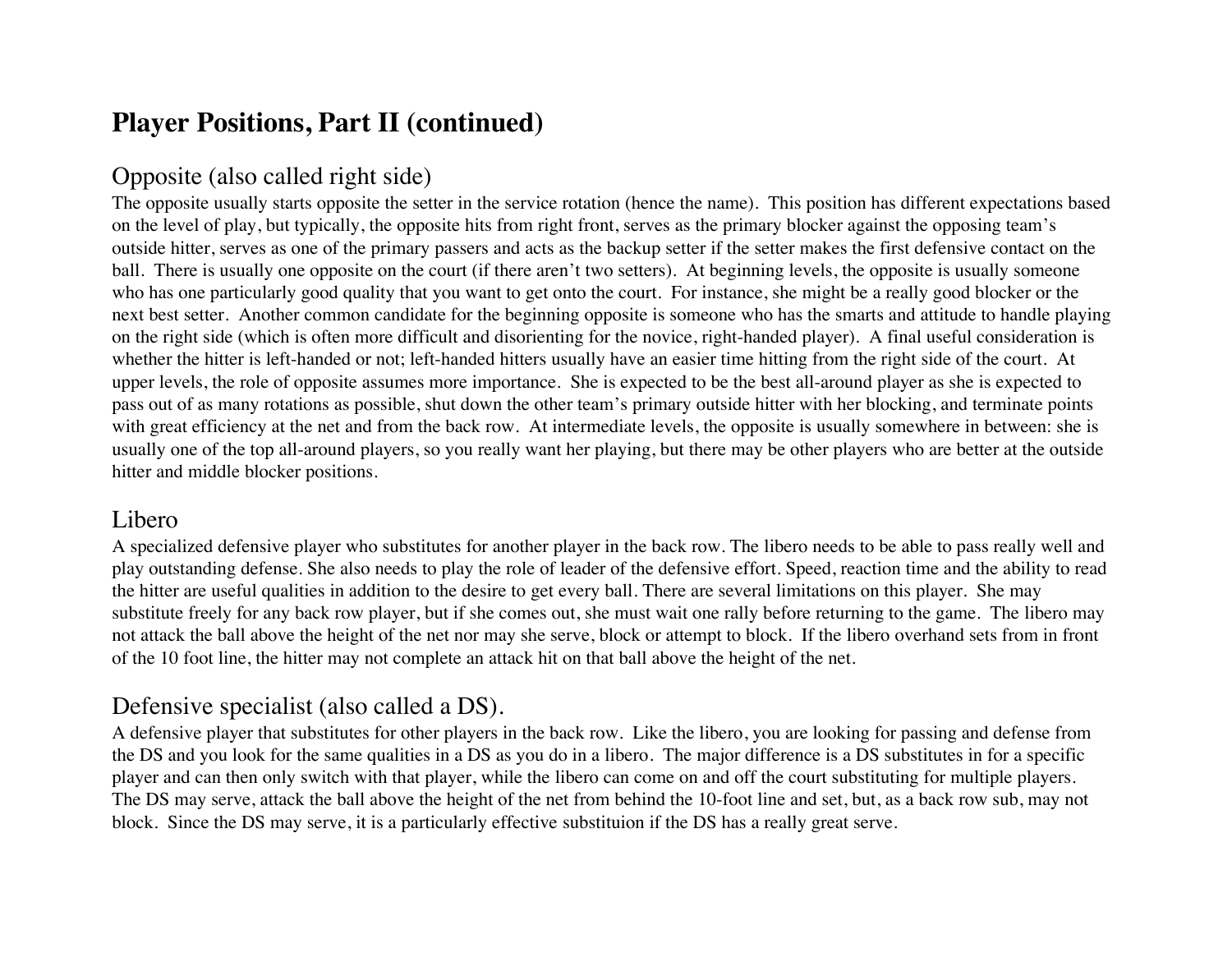# **Specialization**

As described in the last section, players have specific roles on the court. Generally, you try to have individuals specialize in one of these positions. This enables people to focus on developing particular skills and enables the team to take advantage of each individual's strengths. Following this principle, most teams have specific players (setter, middle, opposite, etc.) block and play defense in specific positions on the court (left front, middle back, etc.). There are some practical reasons (described below), but it can also help people progress faster by letting them focus on learning one position at a time.

**The setter plays position 2 (right front) when she is front row and position 1 (right back) when she is back row**. Why the right side? Most teams run their offense with the setter positioned in the front row, about one-third of the way along the net from the right antenna. From this position, she is able to set two hitters (the outside and the middle) a ball that is traveling right to left. The right to left ball is easier to hit for the right-handed hitter (and most hitters are right-handed) because the hitter swings before the ball has a chance to travel across her body, losing altitude as it does so. So the ball coming from the right is easier to track, time and reach. By having the setter play on the right side, it minimizes the time and distance required to transition between her setting location and her defensive position.

**The outside hitter plays position 4 (left front) when she is front row**. Left front is the default set for the setter, particularly if the play breaks down. This is the highest, furthest set, so it gives your team the most time to recover from a bad contact, adjust and still make an effective attack. As a result, you typically want your best, most consistent hitters on the left side. Another benefit is hitting from the left front gives the hitter a long dimension of the court (the diagonal) to work with. **In the back row, the outside hitter typically plays either position 5 (left back) or position 6 (middle back)**.

**The middle blocker plays position 3 (middle front) when she is front row**. This way she can most easily participate in blocking hitters on either the right or the left. **In the back row, the middle blocker typically plays either position 6 (middle back) or position 5 (left back).**

**The opposite plays position 2 (right front) when she is front row and position 1 (right back) when she is back row**. This way, she is matched up against the other team's outside hitter (who is hitting from the other team's left front) and she's in the best position to serve as the backup setter.

**The libero and the DS play every back row position.** They usually start with position 6 and substitute for the middle blocker.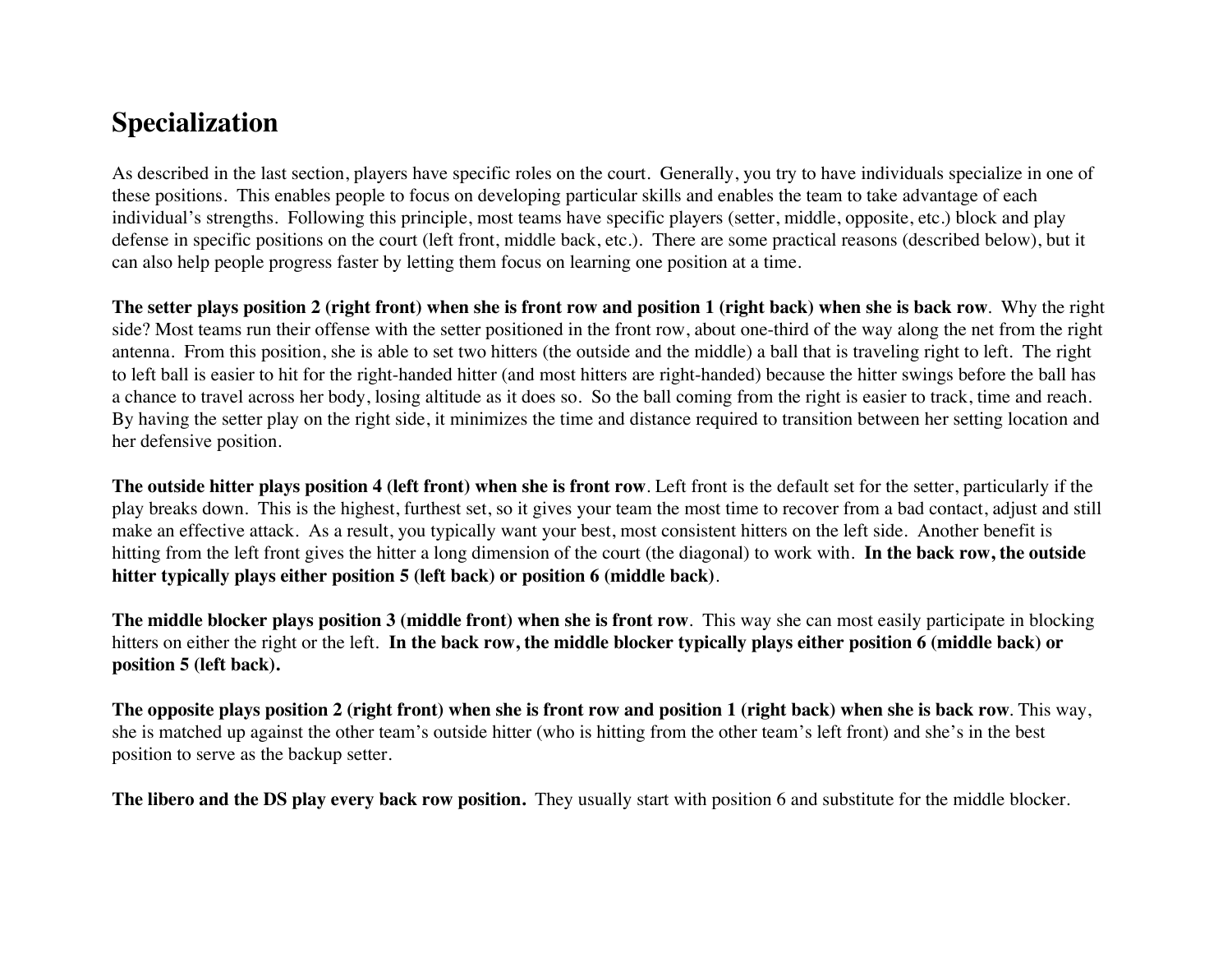# **Switching, Part I**

Players have to rotate through all 6 service positions. At the same time, you want the players to play as much as possible in their position of specialization. The solution is to have players switch places on the court as early as conveniently possible during the course of a play.

There are some basic rules governing this switching:

#### **Before the serve, you must be in the correct service rotation**.

This means that you must be in the correct relative position to your teammates, although your absolute position does not have to be fixed. This is covered in more detail in the next section.

### **You may only switch positions once the ball has been contacted by the server.**

If you leave your spot too early, your team will be called out of rotation and the other team will automatically win a point.

### **You almost never switch between front row and back row**.

There's no official rule saying you can't switch front row to back row and vice versa, but a player who is in the back row (position 4, 5 or 6 in the serve receive rotation) may not block and may not hit the ball above the height of the net from the area in front of the 10-foot line. So this kind of switch would put your team at a pretty big disadvantage.

### **Switch as soon as you can, but only when you have enough time.**

Not everyone has to switch at the same time, or as soon as the server contacts the ball. In some situations, switching too soon will put you on the move while the other team is sending the ball back to you. That can create a lot of confusion for your side. It is common to switch right away if you are serving, but to wait for one exchange (ie your team receives the ball and sends it back over the net) before switching if you are in serve reception. Teams will decide before the serve if they are going to "stay for one" and then switch or just stay in position for the whole rally.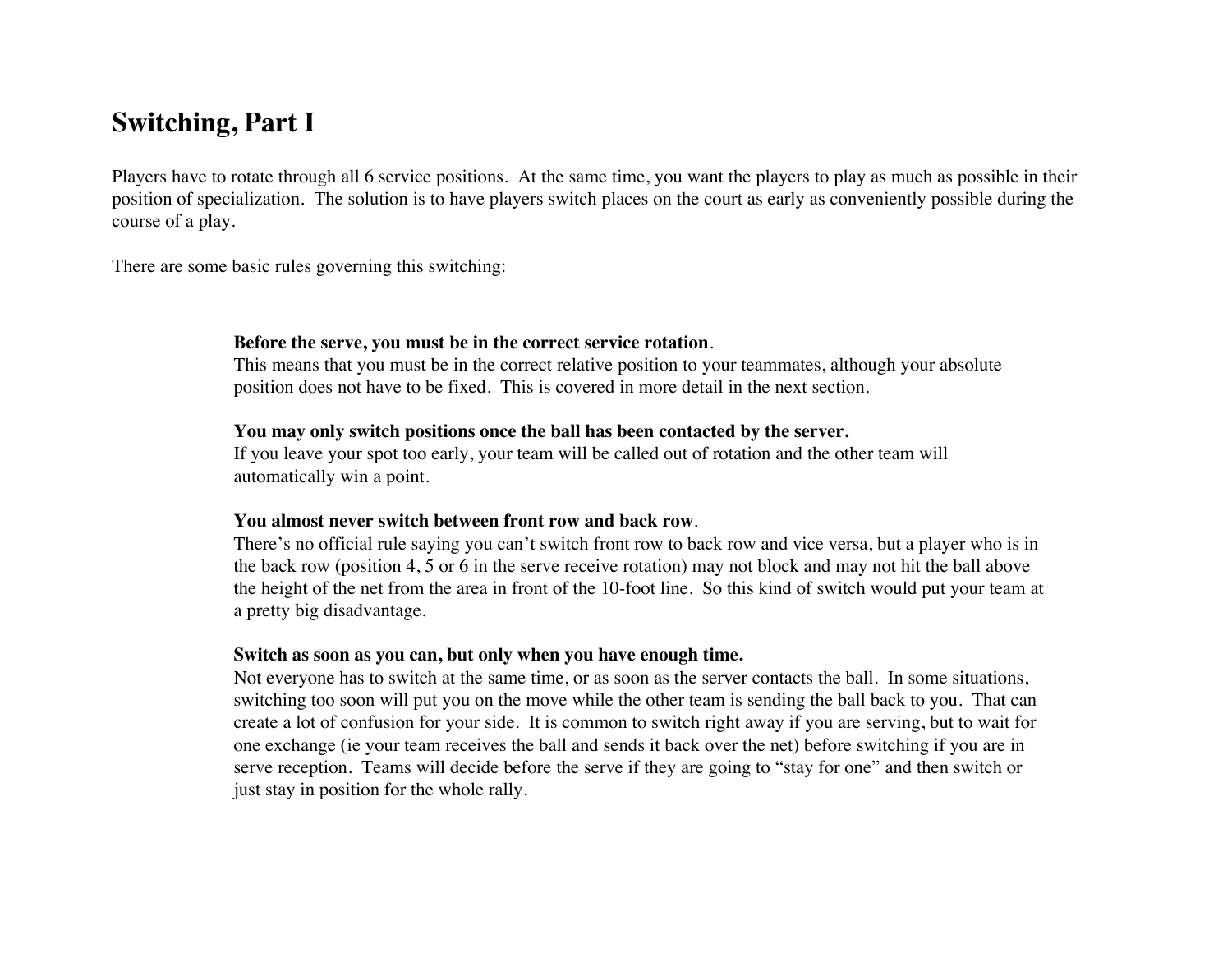# **Switching, Part II**

Before you switch, you have to be in the correct serve receive rotation. This means you have to be in the correct relative position relative to your teammates. What does this mean exactly?

Let's go back to the basic serve receive rotation diagram. In a given service rotation, one player is in each of the 6 positions shown in the picture. Remember, these positions just reflect an abstracted ideal: you have 3 players in the front row and 3 players in the back row. In actual play, players won't be positioned in this simple way.

In order to preserve the same relative position of the serve receive rotation, each player has two axes of relative position to worry about: within her row and between rows. Where is she in relation to players in the same row? Where is she in relation to the player who is her counterpart in the other row?



### Let's take some examples:

Say you're in position 4 of the service rotation. You are in the left position of the front row. Looking at the same row, you see you must always be to the left of the player who is in position 3 of the service rotation. Looking at the back row, you see you must always be closer to the net than the player who is in position 5 of the service rotation. These are the ONLY two players you have to worry about! Furthermore, you can be ANYWHERE on the court as long as you are to the left of the player in position 3 of the service rotation and closer to the net than the player in position 5 of the service rotation. You can be further away from the net than the player in position 6. You can be on the right of the player in position 1.

Say you're in position 6 of the service rotation. You are in the middle position of the back row. Looking at the same row, you see you have to be between the two players in the back row. Looking at the front row, you see you must be further from the net than the player who is in position 3 of the service rotation. These are the only players you have to worry about! And you can be anywhere on the court as long as you are between the other two back row players and further from the net than the player in position 3 of the service rotation.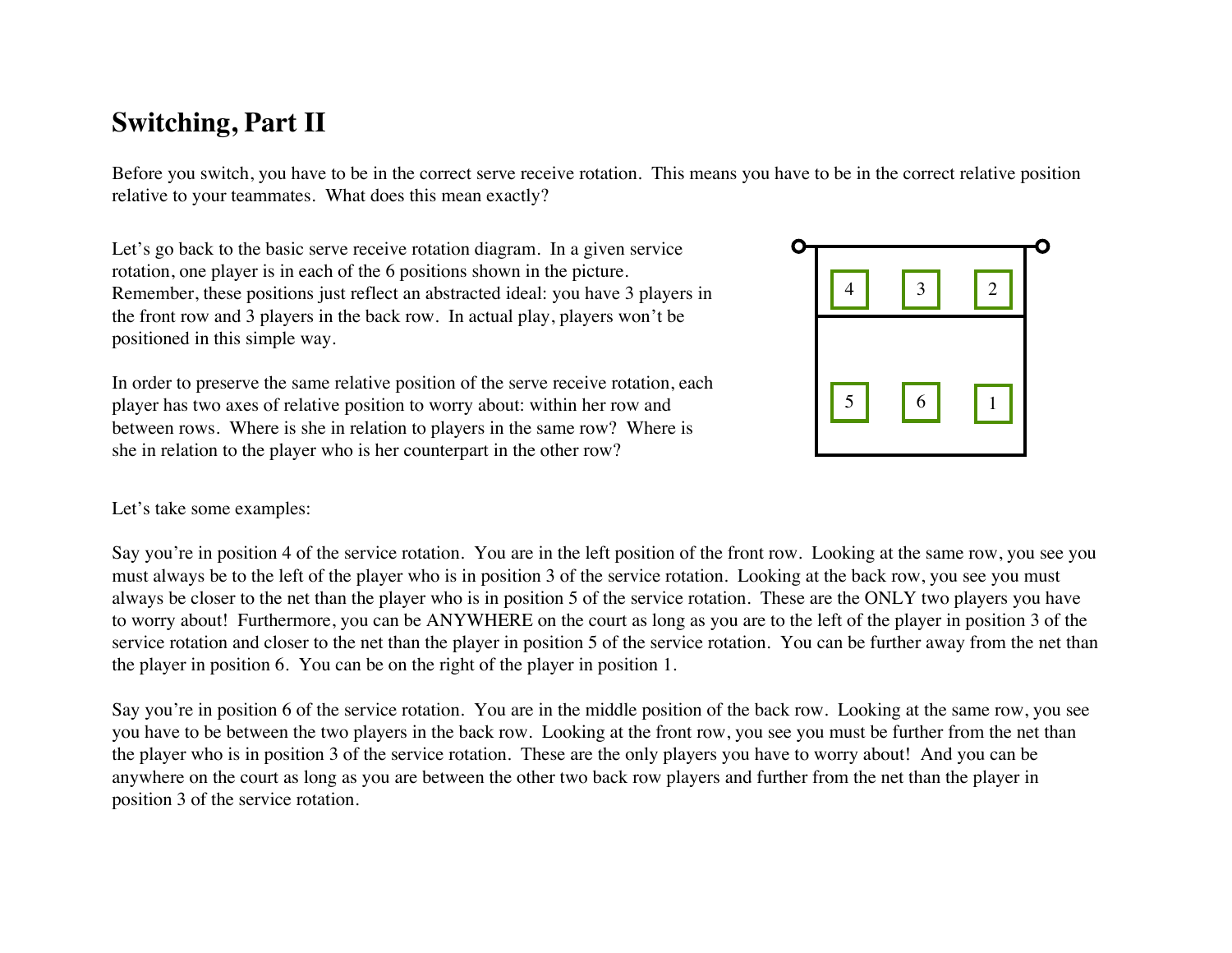# **Switching, Part III**

So given the rules described previously and the diagram to the right as a reference, you should be able to see how the first row of diagrams all represent legal formations prior to the serve while the bottom row of diagrams all represent a team that is out of rotation.



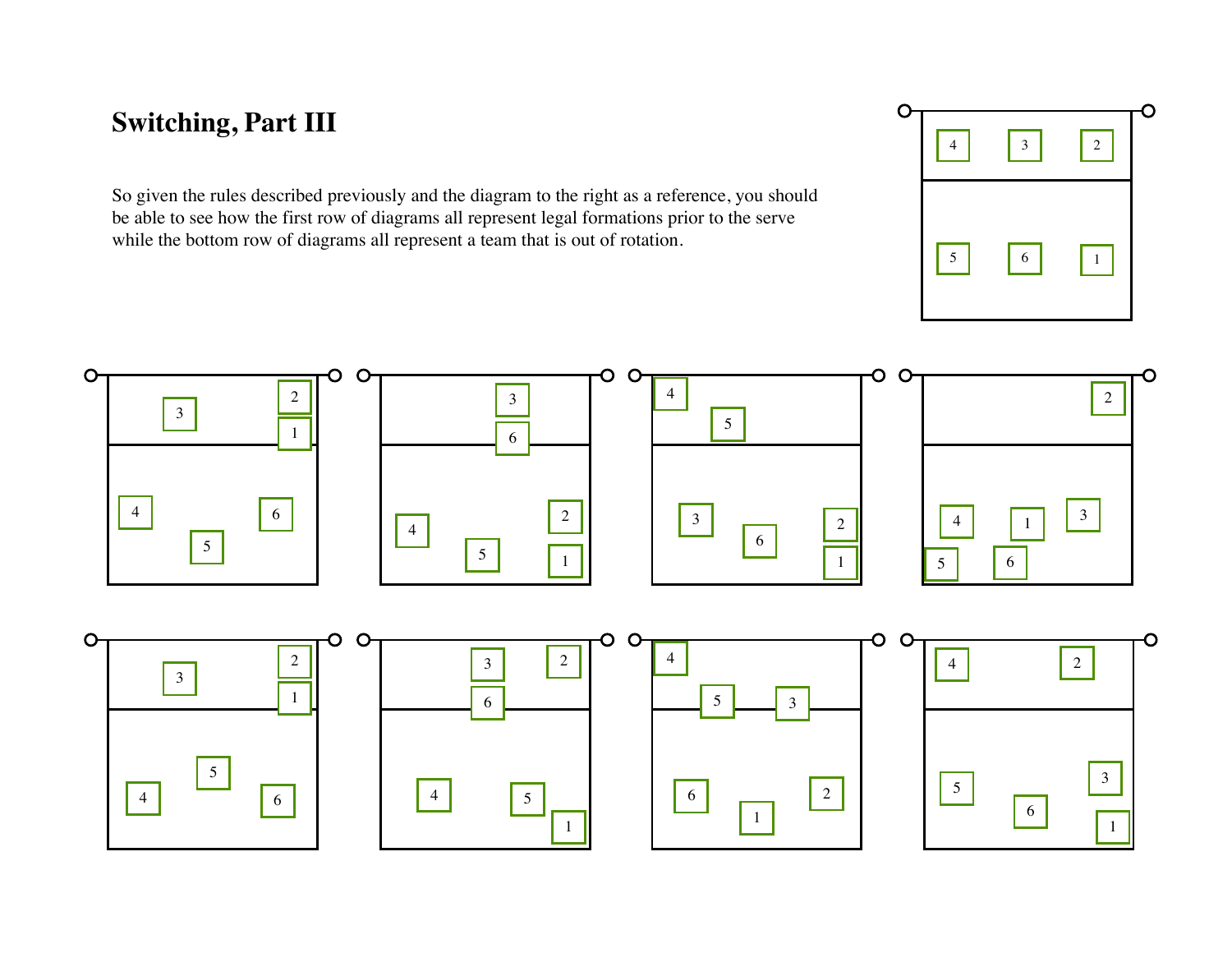# **Stacking**

Since you know you want to switch your players into their regular spot on the court, teams often set up before the serve in a stacked formation. That is, they pick one player to anchor the formation and then arrange other players close to this player (or stack them together) so they can switch positions with a minimum of movement. Remember you still have to honor the restrictions on switching. Stacking is a pre-serve arrangement of players that makes switching easier and more efficient.

There are some basic principles for how you stack:

#### **When you are serving, you stack around the middle blocker in the front row**

Since the middle is a primary blocker, you want her ready to block as you serve to the other team and not having to move on a switch.

### **When you are receiving serve, you stack to put the setter close to her setting position**

This gives the setter the least distance to travel to get to her setting position and helps you get into your offense as soon as possible. The only time this does not apply is when the setter is in the service rotations that would put her in position 4 or position 5. In these cases, apply the next principle...

### **When you are receiving serve, try to stack to put the front row outside hitter close to front left.**

When the setter is in position 4 or position 5, forming the stack to accommodate the setter forces the outside hitter to set up too far away from left front. So even if you make it easier for the setter to set, you make it much harder for the outside hitter to hit. So for these two service rotations, the priority switches to stacking around the outside hitter.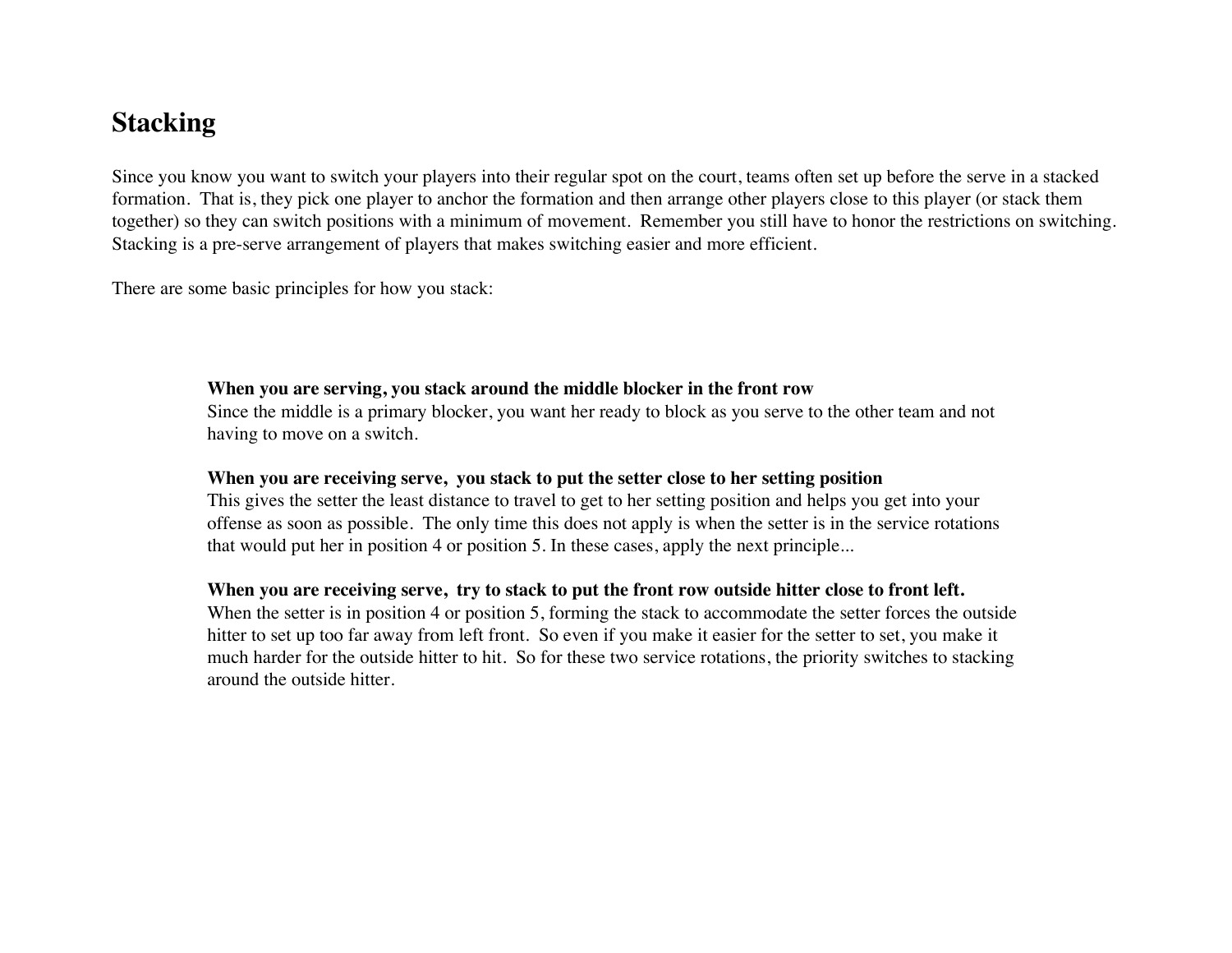# **Service Rotations, How to Stack and Switch**

Following are examples of how to stack and switch in the various service rotations.

To start, we'll set up a team on the court as shown in the diagram.

The setter  $(S)$  is in position 1. The opposite  $(O)$  is in position 4, opposite the setter. Outside hitter 1 (H1) is in position 2. Outside hitter 2 (H2) is in position 5. Middle blocker 1 (M1) is in position 6. Middle blocker 2 (M2) is in position 3. Any libero or DS substitutions should just follow the stacking and switching for the player they are replacing.



Many teams, including most of ours, default to starting the setter in position 1, so it's useful to consider this arrangement of players as Service Rotation 1. Why start the server in position 1? With a one setter system, starting the setter in position 1 maximizes the time you have three hitters in the front row who are all eligible to hit at the net. There will be times when you want to start the game with a different server, either to maximize your serve, serve receive or blocking/hitting matchups in the front row. In these cases, simply rotate until you get to the desired service rotation and then start the game with that alignment. Leave the relative service order of players the same. M1 and H1 are typically the middle and outside hitters who are the best scorers at their position. Why? When the setter is front row, there will be fewer front row options to set. By keeping the better scorers near the setter in the rotation, you ensure that stronger offensive options are front row when the setter is front row. In the diagrams that follow, you'll see options for how to stack and switch for the serve and the serve receive out of each service rotation. The following symbols will be used to illustrate how players move on the court. If there are libero or DS substitutions, they usually follow the roles laid out for the players they are replacing.

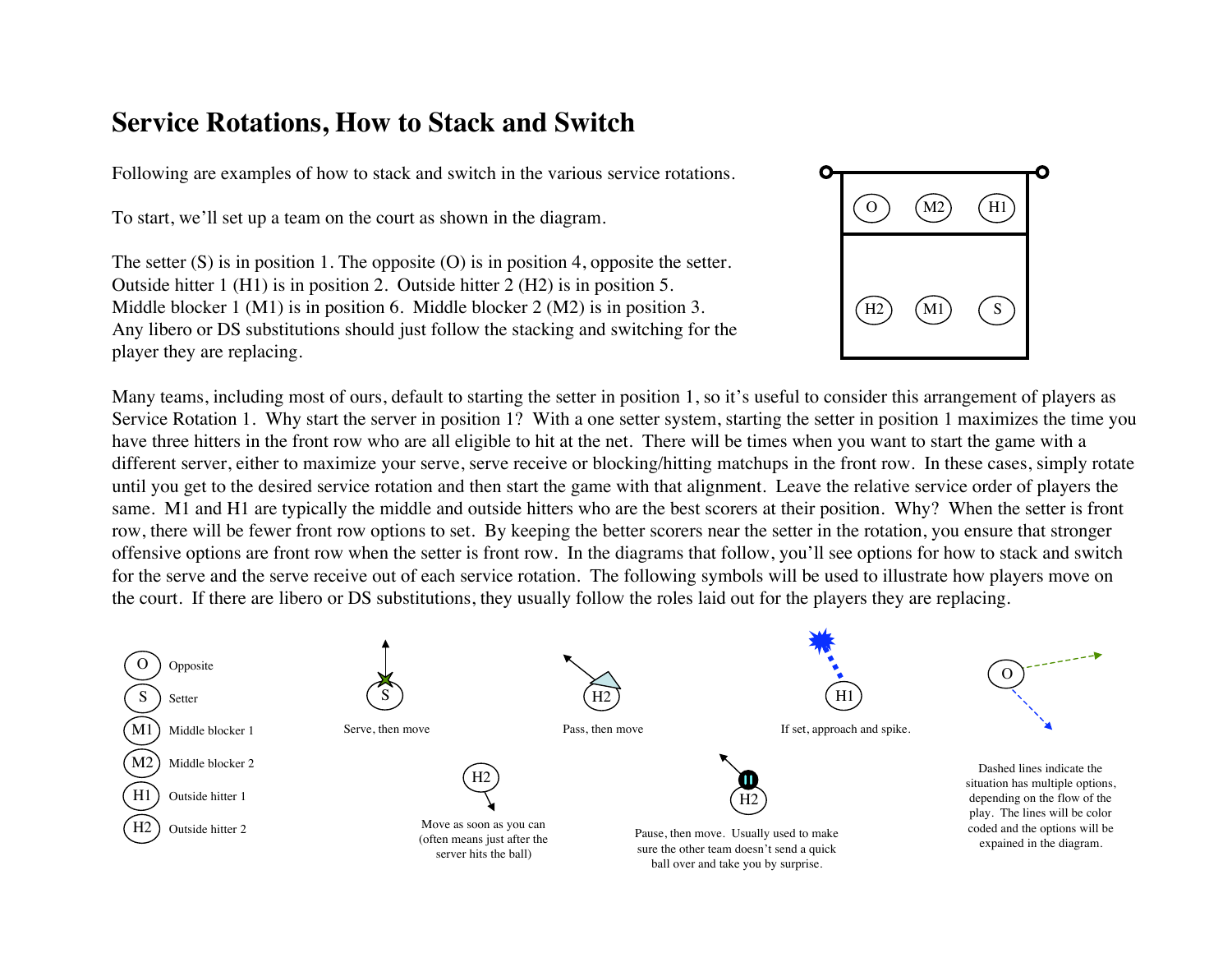# **Service Rotation 1, Serve**

Service Rotation 1





This is the set-up pre-serve. The front row sets up around M2. Note a server off the court does not have to worry about her position relative to her teammates.



The setter serves, then runs to her defensive position. H2 and M1 wait to see that there is no overpass, then move to defensive positions. O and H1 switch as soon as the setter serves.

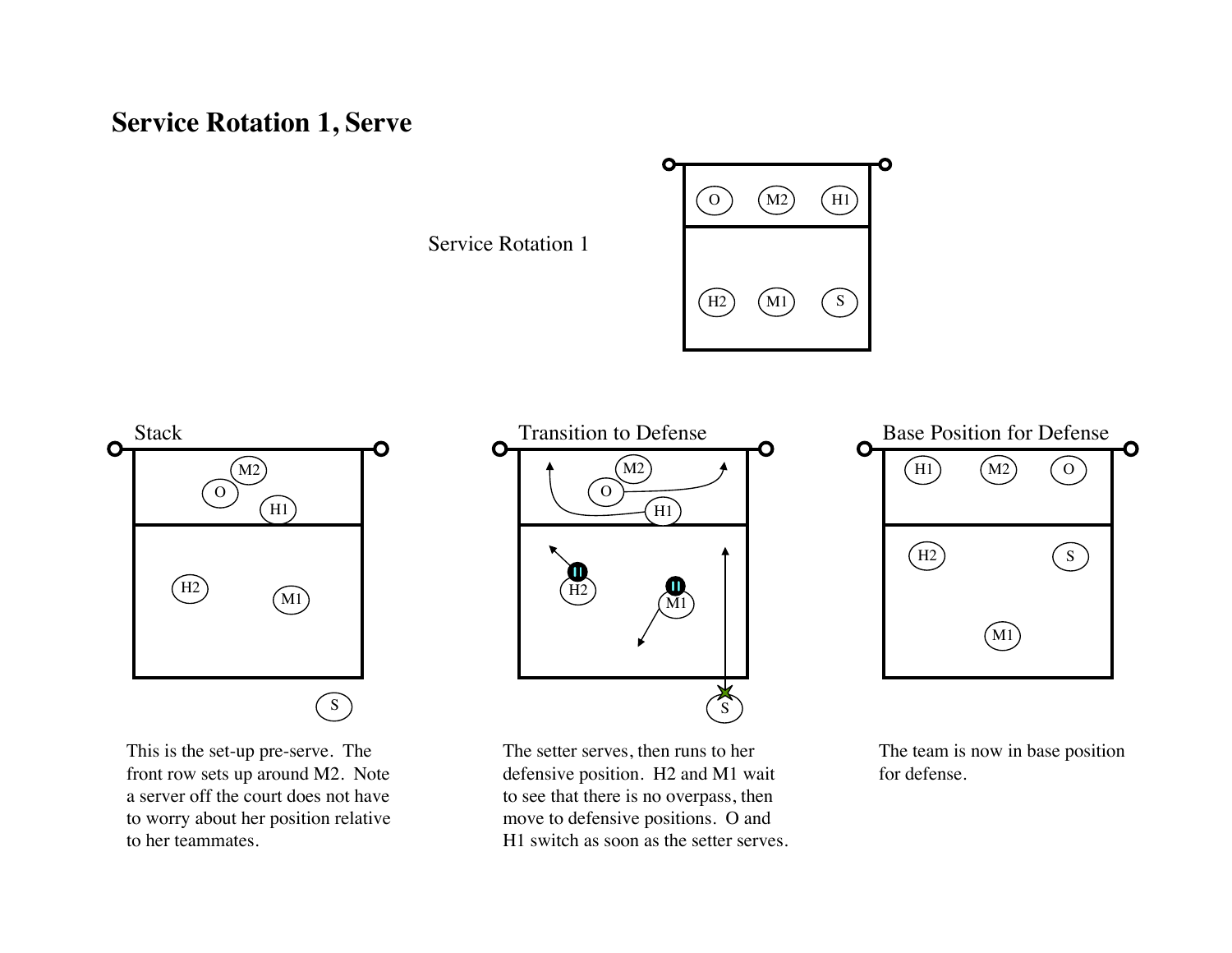# **Service Rotation 1, Serve Receive**



Options out of this stack include dropping H1 or M2 back to cover short serves or sliding H1 all the way back and having O, H2 or M1 step out of the serve receive. You should work out how to maintain relative position of players in each of these scenarios.



Setter releases immediately. H1 and M2 release to hit, but watch for short serves coming to them. O, H2 and M1 receive serve first and then move.





Follow red arrows if left front hits, green arrows if middle front hits, blue arrows if right front hits. If a player has no arrows for a given attack, she should still be ready but others have priority for coverage.



Wherever you end up once your team puts the ball over, look to switch positions. Here is an example of the switch if the opposite hit from left front.



The team is now in base position for defense.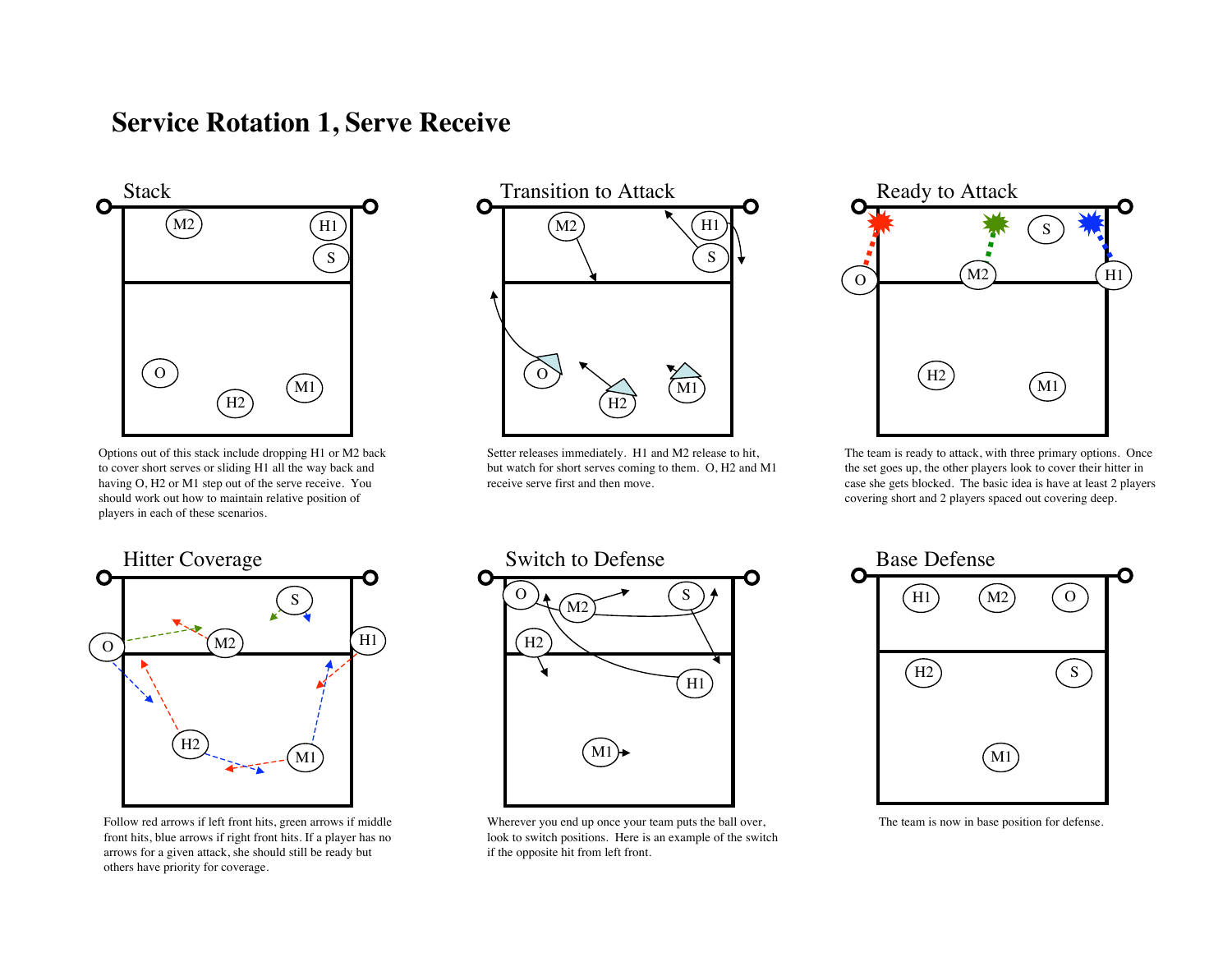# **Service Rotation 2, Serve**

Service Rotation 2





This is the set-up pre-serve. The front row sets up around M2. Note a server off the court does not have to worry about her position relative to her teammates.



The H1 serves, then runs to her defensive position. Note she could serve from the left side of the court and shorten her run. M1 and S check for overpass, then move. O switches as soon as H1 serves.

 $(H1)$  $(M1)$  $(H2)$   $(M2)$   $(O$  $\mathcal{S}$ M2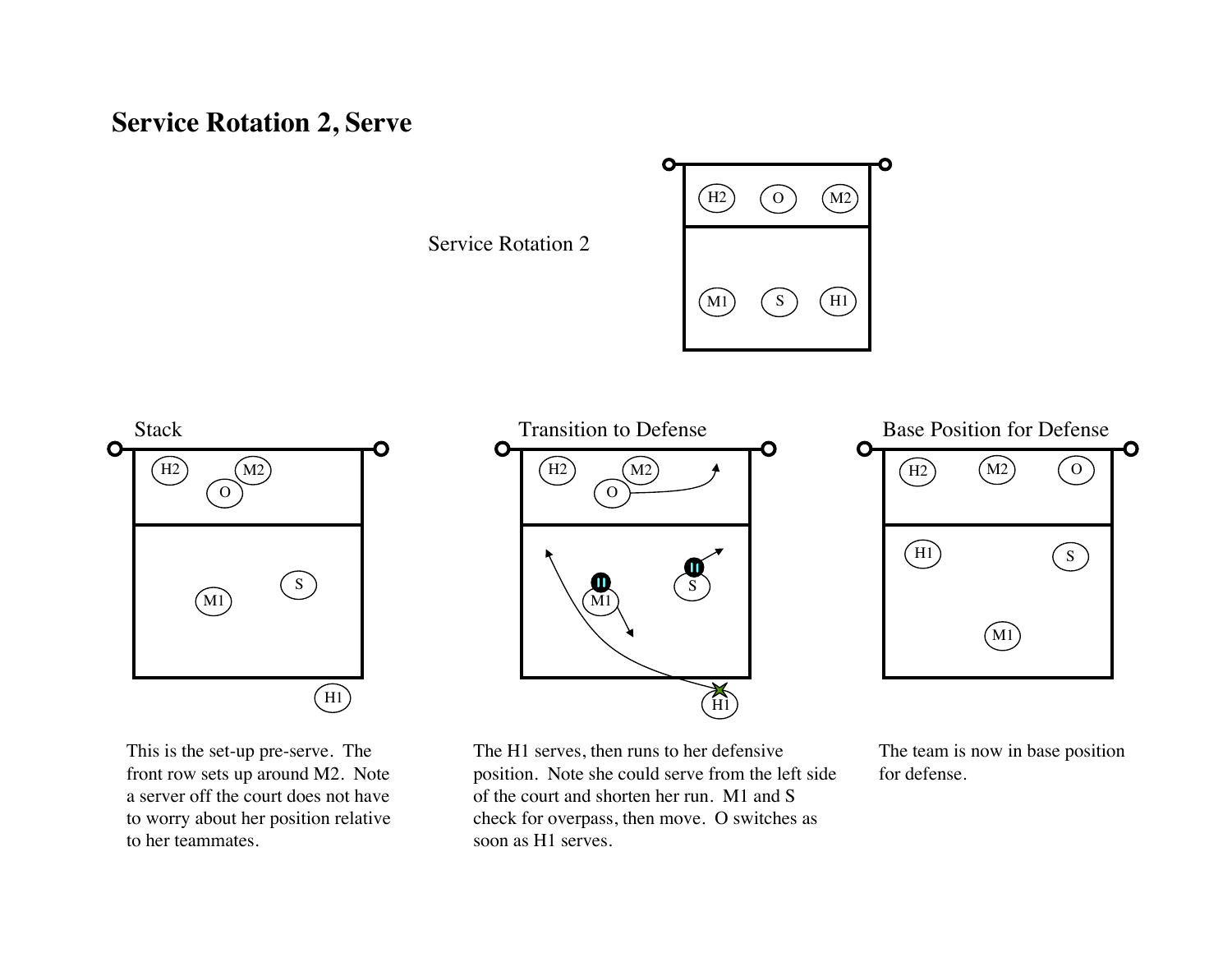# **Service Rotation 2, Serve Receive**



Options out of this stack include dropping M2 back to help cover short serves or sliding the opposite all the way back to pass where M1 is standing. You should work out how to maintain relative position of players in each of these scenarios.



Setter releases immediately. O and M2 release to hit, but watch for short serves coming to them. H2, M1 and H1 receive serve first and then move.





Follow red arrows if left front hits, green arrows if middle front hits, blue arrows if right front hits. If a player has no arrows for a given attack, she should still be ready but others have priority for coverage.



Wherever you end up once your team puts the ball over, look to switch positions. Here is an example of the switch if H2 hit from left front.



The team is now in base position for defense.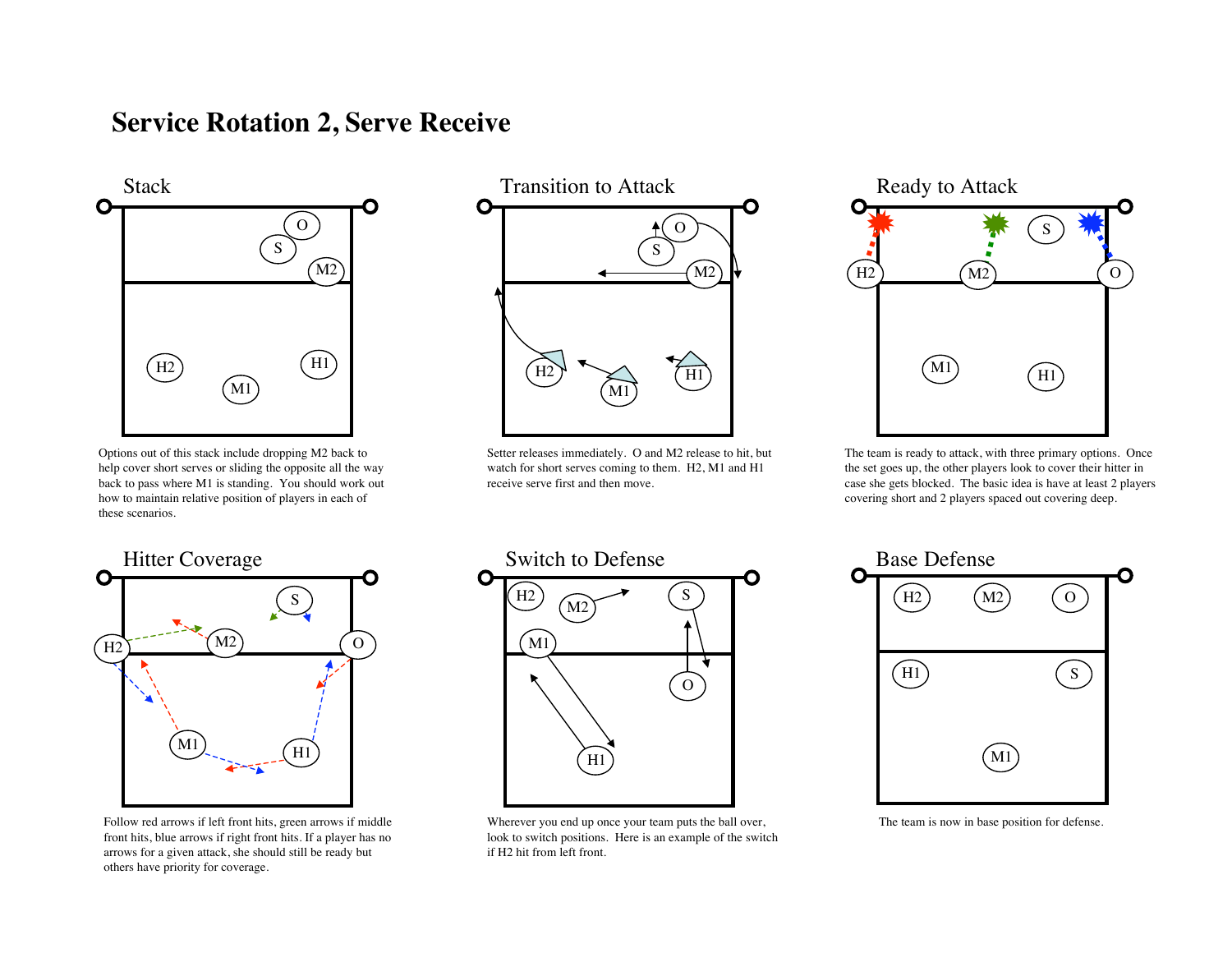# **Service Rotation 3, Serve**

Service Rotation 3





This is the set-up pre-serve. The front row sets up around M1. Note a server off the court does not have to worry about her position relative to her teammates.



The M2 serves, then runs to her defensive position. H1, H2 and S move, watching for the overpass, as soon as M2 serves.

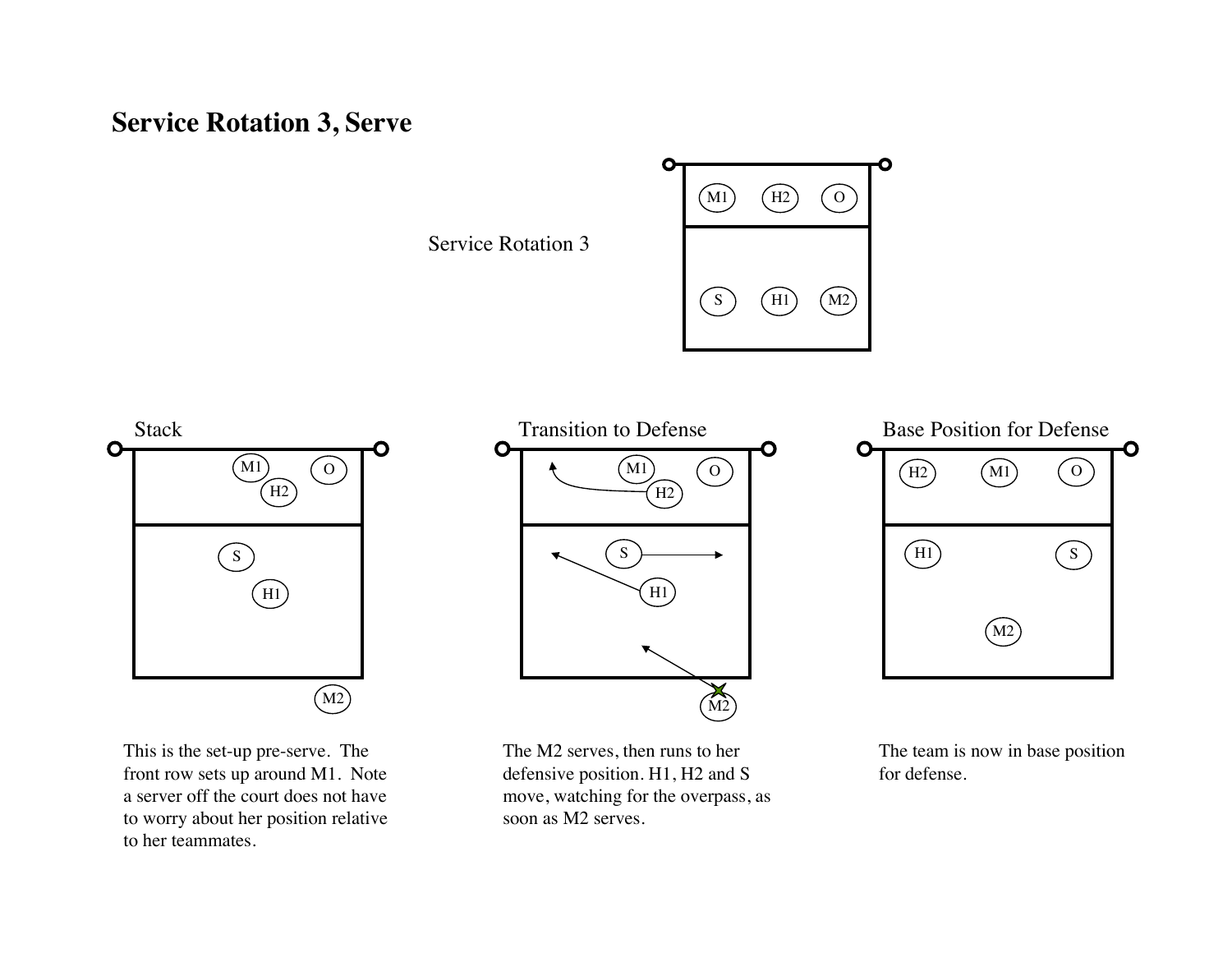# **Service Rotation 3, Serve Receive**



Note that here the priority is to put the front row hitter (H2) close to hitting position. S has to run across the net to her spot, although she can move all the way over to H1 as her starting position. There are MANY variations of this stack you can exploit to get your best passers passing, particularly by involving the opposite.



Setter releases immediately. M1 lets her clear and then moves to hit. O watches for short serves but then moves to hit. H2, H1 and M2 receive serve first and then move.





Follow red arrows if left front hits, green arrows if middle front hits, blue arrows if right front hits. If a player has no arrows for a given attack, she should still be ready but others have priority for coverage.



Wherever you end up once your team puts the ball over, look to switch positions. Here is an example of the switch if H2 hit from left front.



The team is now in base position for defense.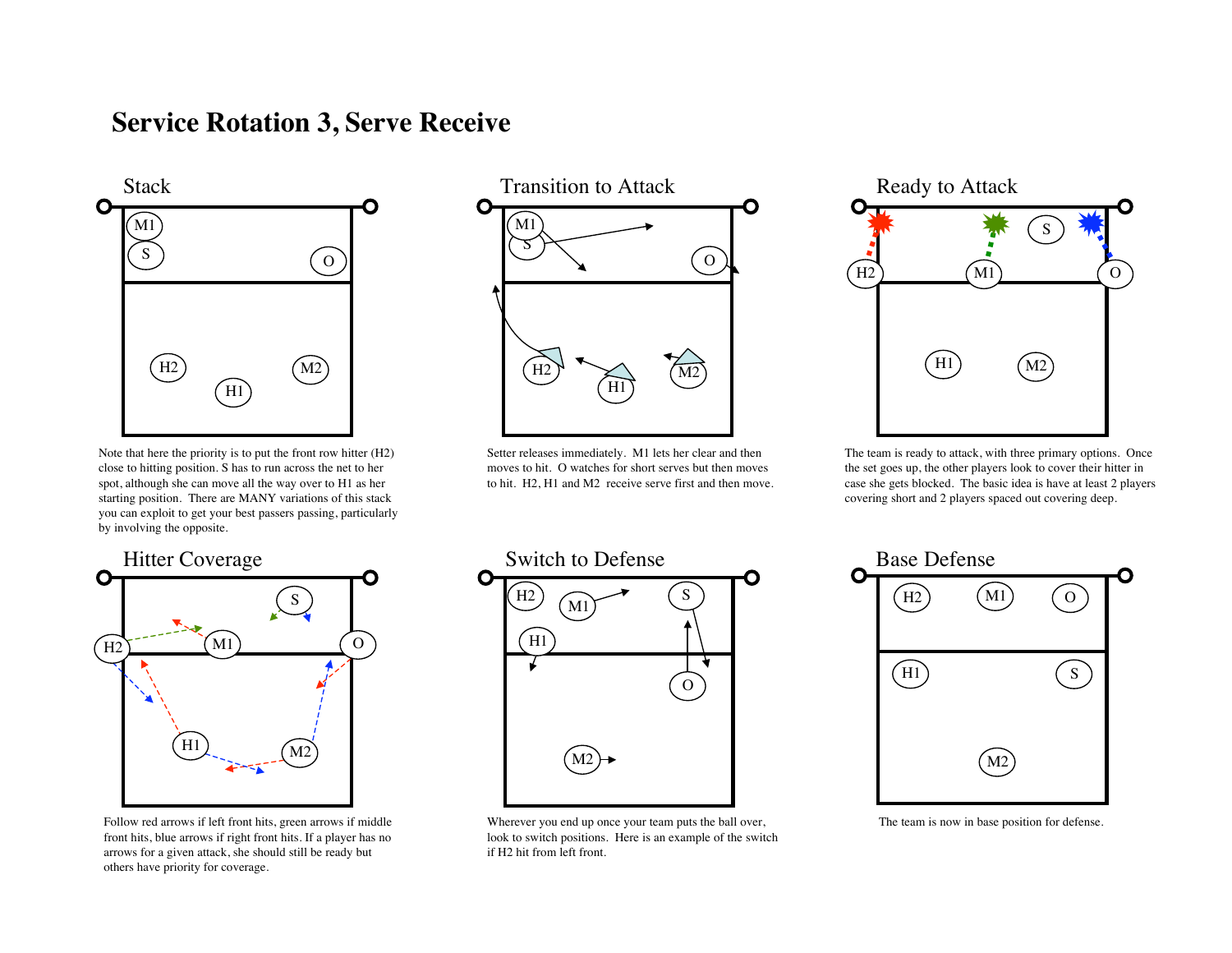# **Service Rotation 4, Serve**

Service Rotation 4





This is the set-up pre-serve. The front row sets up around M1. Note a server off the court does not have to worry about her position relative to her teammates.



The O serves, then runs to her defensive position. H1 and M2 watch for overpass then move. S and H2 switch as soon as O serves.

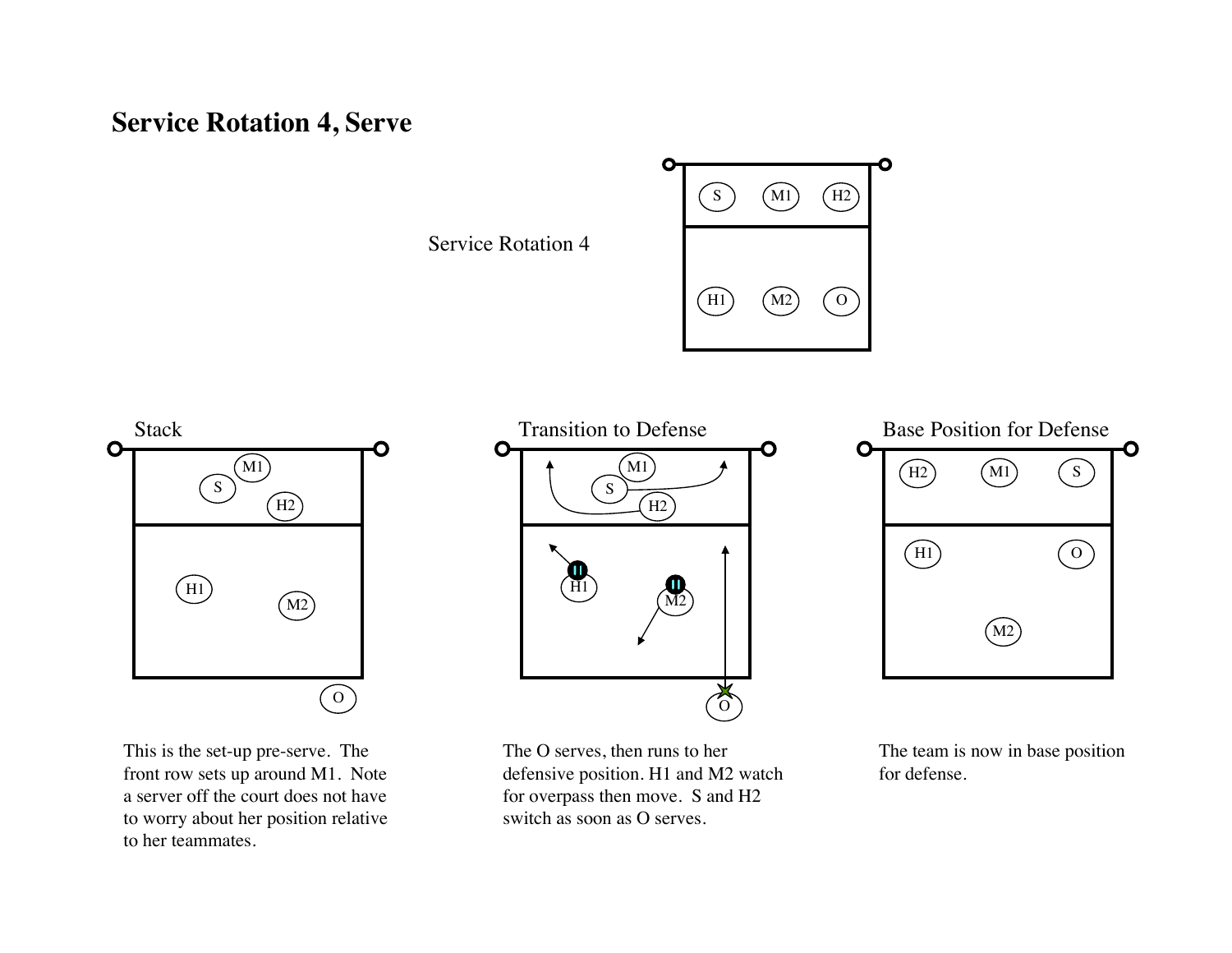# **Service Rotation 4, Serve Receive**



Again, this stack puts the front row hitter close to her attack position. H2 can cover short serves or slide all the way back and pass in place of H1, M2 or O. You should work out how to maintain relative position of players in each of these scenarios.



Setter releases immediately upon the serve. M1 lets her clear and then moves to hit. H2 moves to hit. H1, M2 and O receive serve first and then move. The opposite now is looking to hit from the back row, not front row.





Follow red arrows if left front hits, green arrows if middle front hits, blue arrows if right front hits. If a player has no arrows for a given attack, she should still be ready but others have priority for coverage.



Wherever you end up once your team puts the ball over, look to switch positions. Here is an example of the switch if H2 hit from left front.



The team is now in base position for defense.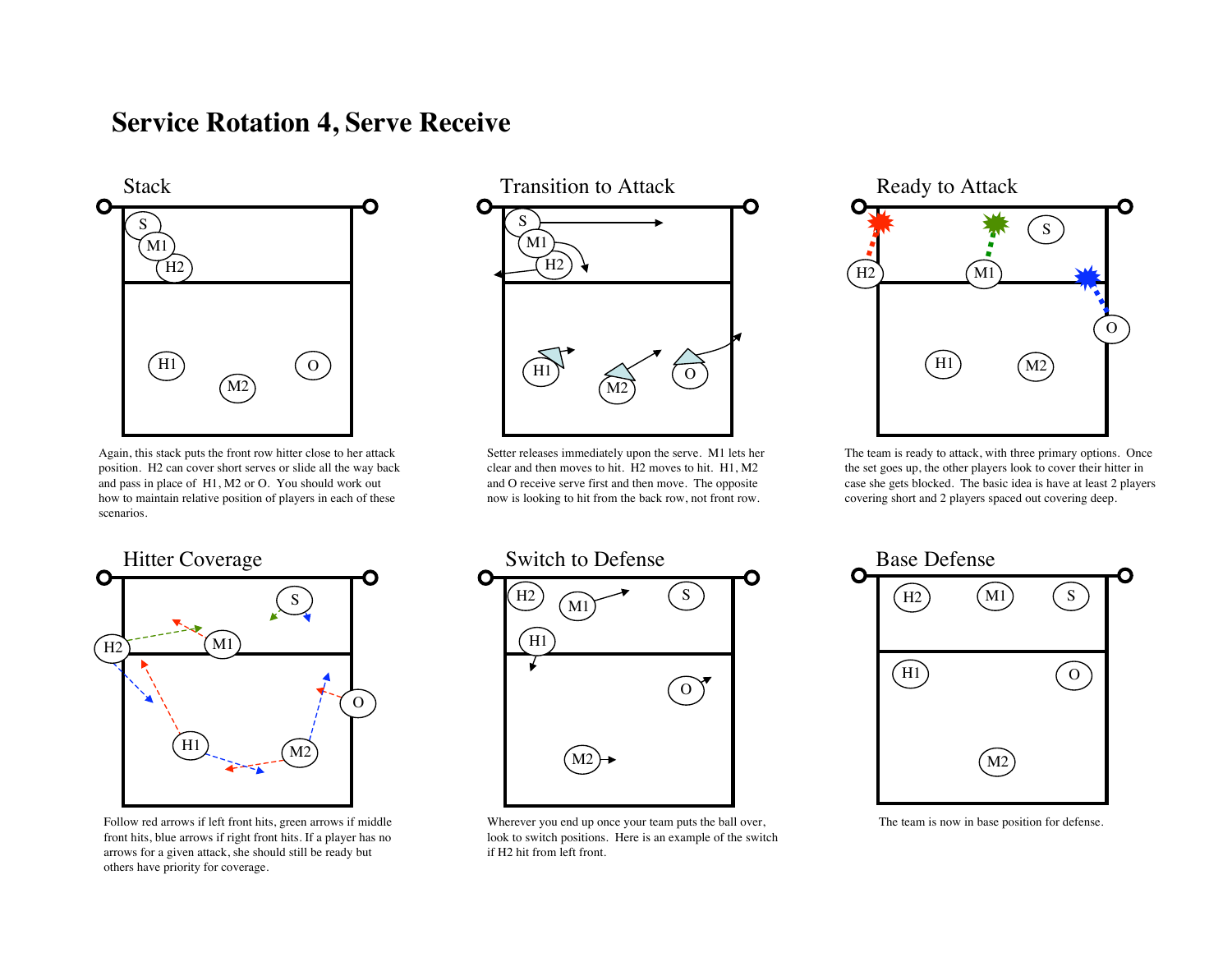# **Service Rotation 5, Serve**

Service Rotation 5





This is the set-up pre-serve. The front row sets up around M1. Note a server off the court does not have to worry about her position relative to her teammates.



The H2 serves, then runs to her defensive position. M2 and O watch for overpass then move. S switches as soon as H2 serves.



The team is now in base position for defense.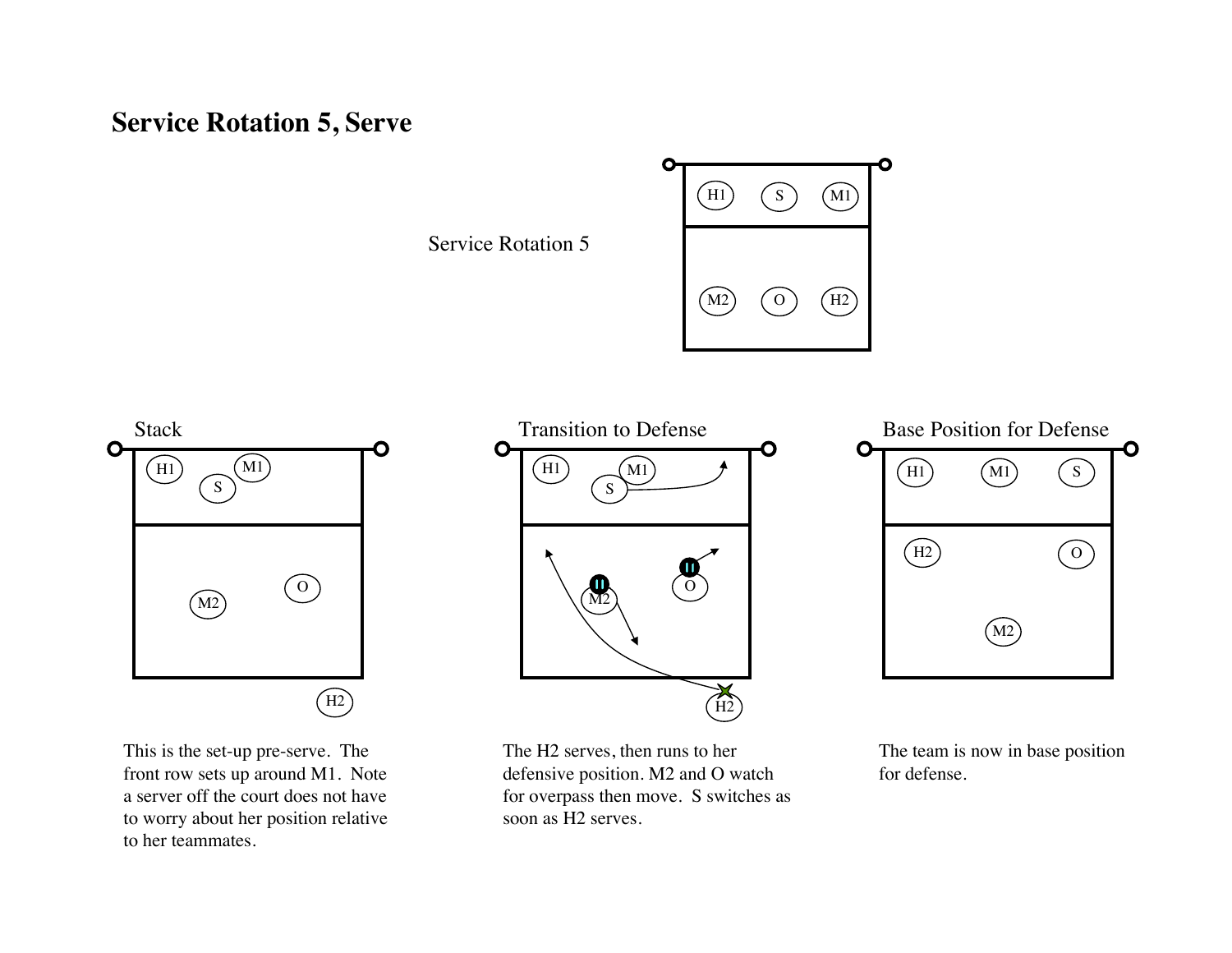# **Service Rotation 5, Serve Receive**



This stack puts the setter close to her setting spot. H1 can cover short serves or slide all the way back and pass in place of M2, O or H2. You should work out how to maintain relative position of players in each of these scenarios.



M1 and H1 move to hit once the serve is contacted. M2, O and H2 receive serve first and then move. The H2 is looking to hit from the back row, not front row.





Follow red arrows if left front hits, green arrows if middle front hits, blue arrows if right front hits. If a player has no arrows for a given attack, she should still be ready but others have priority for coverage.



Wherever you end up once your team puts the ball over, look to switch positions. Here is an example of the switch if H1 hit from left front.



The team is now in base position for defense.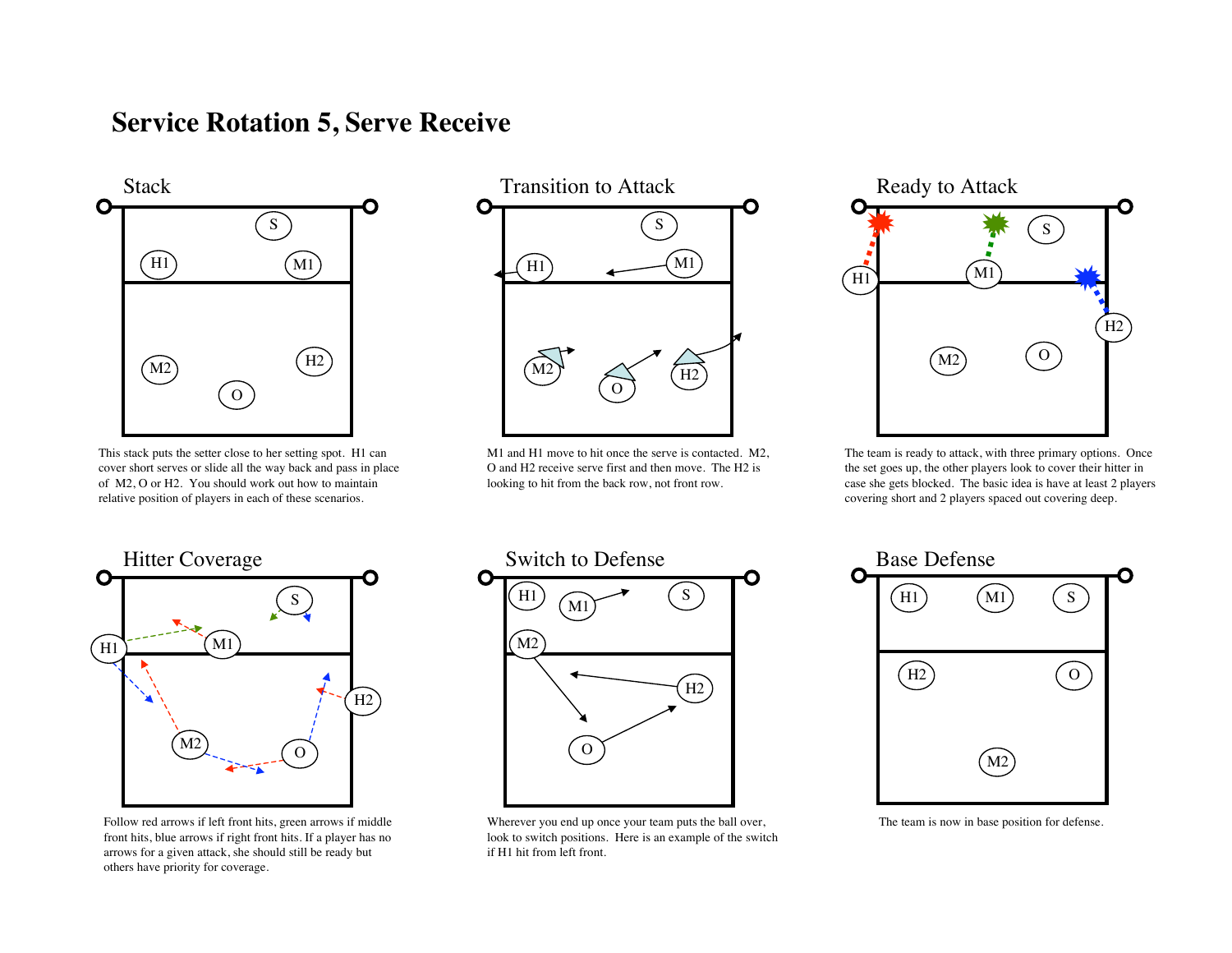# **Service Rotation 6, Serve**

Service Rotation 6





This is the set-up pre-serve. The front row sets up around M2. Note a server off the court does not have to worry about her position relative to her teammates.



The M1 serves, then runs to her defensive position. H2 and O move, watching for overpass. H1 switches as soon as M1 serves.